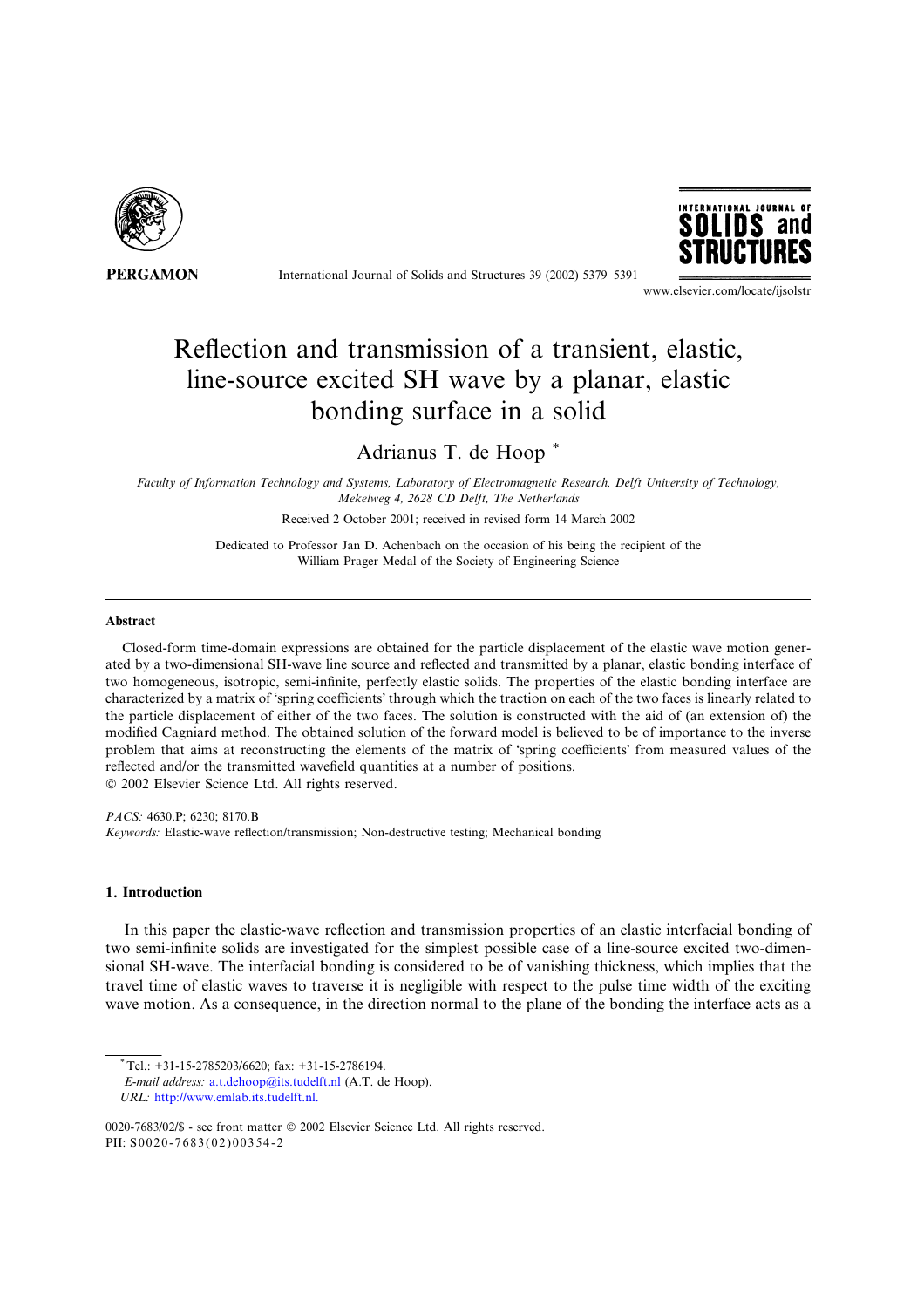#### 5380 A.T. de Hoop / International Journal of Solids and Structures 39 (2002) 5379–5391

linear, time-invariant, passive, instantaneously reacting, elastostatic system. The elastic properties of such a system are expressed by a local linear relationship between the tractions at either side of the interface on the one hand and the particle displacements at either side of the interface on the other hand. The coefficients entering into this relationship form a matrix of 'spring coefficients'. From an elastodynamic point of view such a boundary condition can be considered as a generalization of the linear-slip boundary condition that models an imperfect fracture. The transient elastic wave reflection and transmission properties of such a fracture have recently been investigated by Verweij and Chapman (1999). In their paper, references to other literature on the use of linear-slip boundary conditions to describe the properties of fractures can be found. The present boundary condition has also served to investigate the diffraction of a plane SH-wave by a generalized linear-slip fracture of bounded extent in the Kirchhoff approximation (De Hoop, 2000). Physical constraints on the 'spring coefficients' are that their values must satisfy the principle of reciprocity and that their matrix must be positive definite.

The author's modification of Cagniard's method to solve transient wave propagation and diffraction problems (De Hoop, 1958, 1960, 1988a,b; Achenbach, 1973; Miklowitz, 1978; Aki and Richards, 1980) (or actually an extension of it that has also been employed by Verweij and Chapman (1999)) is used to obtain analytic, closed-form expressions for the particle displacement of the generated SH-wave motion.

The characterization of an elastic interfacial bonding by a matrix of spring coefficient opens the possibility of applying inverse-scattering optimization methods to reconstruct the properties of the bonding from observed reflected and transmitted wave data, expressed in terms of these coefficients. (For some general aspects of procedures of this kind, see De Hoop and De Hoop, 2000.) The results of the present study are therefore believed to be of importance in the quantitative non-destructive monitoring of interfacial bondings in mechanical structures.

#### 2. Description of the configuration

The interfacial bonding under consideration joins two semi-infinite homogeneous, isotropic, perfectly elastic solids with volume density of mass  $\rho$  and Lamé stiffness coefficients  $\lambda$  and  $\mu$ . The corresponding SHwave speed is  $c_S = (\mu/\rho)^{1/2}$ . Position in the configuration is specified by the coordinates  $\{x, y, z\}$  with respect to an orthogonal, Cartesian reference frame with the origin  $\varnothing$  and the three mutually perpendicular base vectors  $\{i_x, i_y, i_z\}$  of unit length each. In the indicated order, the base vectors form a right-handed system. The time coordinate is t. Partial differentiation is denoted by  $\partial$ . The interfacial bonding coincides with the plane  $\{z = 0\}$ . The configuration is shown in Fig. 1. The line source generating the SH-wave motion is located at  $\{x = 0, z = h\}$  with  $h > 0$ . The particle displacement of the generated two-dimensional wave motion is parallel to the *y*-axis.



Fig. 1. Reflection and transmission of a line-source excited SH-wave at an elastic interfacial bonding of two semi-infinite solids.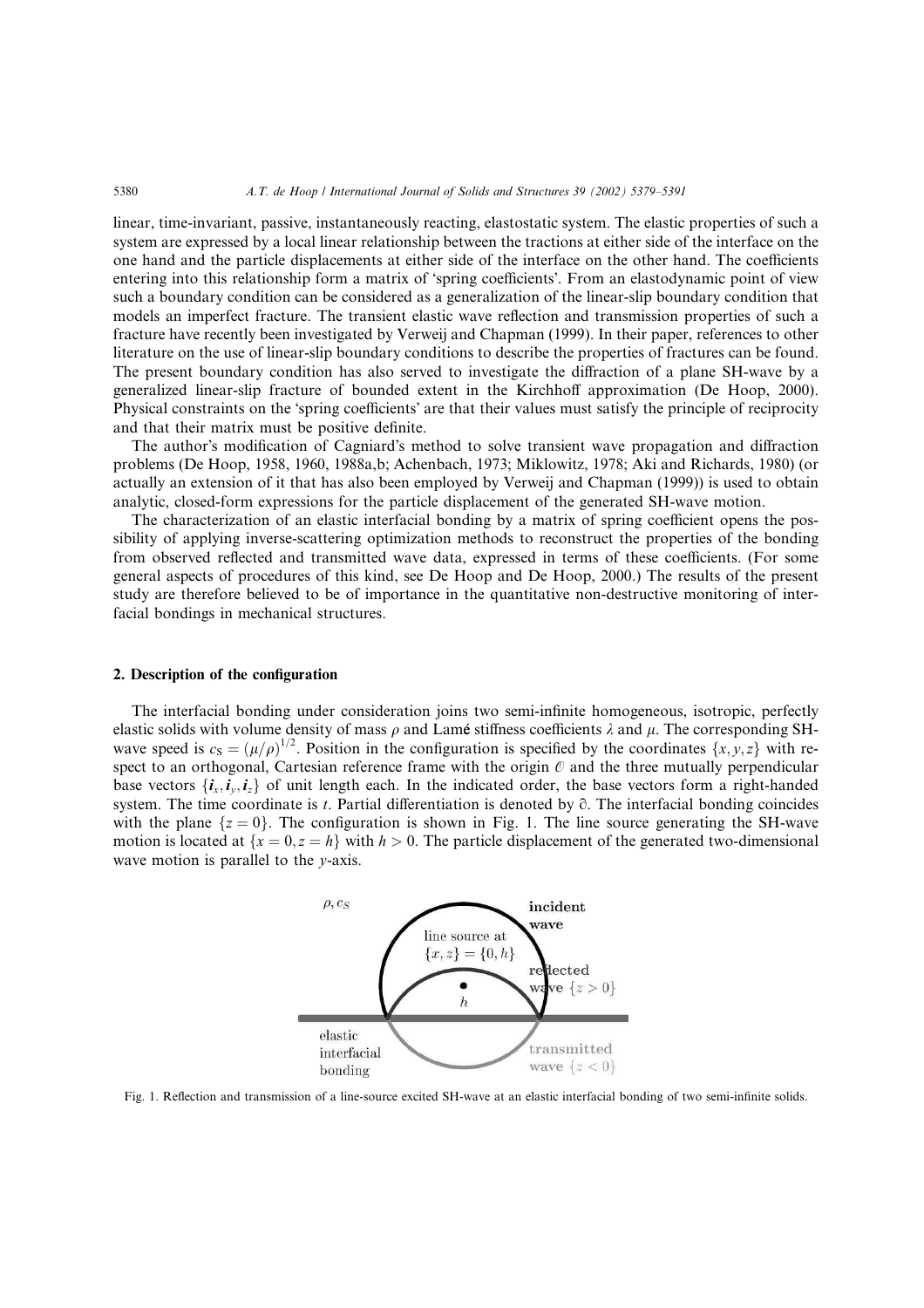#### 3. Formulation of the problem

Let the area density of the exciting force be given by

$$
f = F(t)\delta(x, z - h)i_y,\tag{1}
$$

where  $F(t)$  has the temporal support  $\{t \in \mathbb{R}, t \geq 0\}$  and  $\delta(x, z - h)$  is the two-dimensional Dirac distribution operative at  $\{x = 0, z = h\}$ . The particle displacement  $u_y = u_y(x, z, t)$  of the generated SH-wave motion then satisfies the two-dimensional wave equation

$$
(\partial_x^2 + \partial_z^2 - c_S^{-2} \partial_t^2) u_y = -\mu^{-1} \partial_t F(t) \delta(x, z - h) \quad \text{for} \quad z \neq 0,
$$
 (2)

together with the initial conditions  $u_y(x, z, t) = 0$  and  $\partial_t u_y(x, z, t) = 0$  for  $t < 0$ . The total wave motion is decomposed into the *incident wave*  $u_y^i = u_y^i(x, z, t)$  with the spatial support  $\mathbb{R}^2$ , the *reflected wave*  $u_y^i =$  $u_y^r(x, z, t)$  with the spatial support  $\{z > 0\}$  and the transmitted wave  $u_y^t = u_y^t(x, z, t)$  with the spatial support  ${z < 0}$ , according to

$$
u_y = u_y^i + u_y^r \quad \text{for} \quad z > 0,\tag{3}
$$

$$
u_y = u_y^t \quad \text{for} \quad z < 0. \tag{4}
$$

The tractions  $\tau_{zy}^{i,r,t} = \tau_{zy}^{i,r,t}(x,z,t)$  normal to planes parallel to the plane of the interface associated with the different wave constituents are related to their particle displacement counterparts via the stress/strain relation

$$
\tau_{zy}^{\mathrm{i,r,t}} = \mu \partial_z u_y^{\mathrm{i,r,t}} \quad \text{for } z \neq 0. \tag{5}
$$

The boundary condition used to characterize the elastodynamic properties of the elastic interfacial bonding are taken as

$$
\begin{bmatrix} \tau_{z,y}(x,0+,t) \\ -\tau_{z,y}(x,0-,t) \end{bmatrix} = \begin{bmatrix} C_{1,1} & C_{1,2} \\ C_{2,1} & C_{2,2} \end{bmatrix} \begin{bmatrix} u_y(x,0+,t) \\ u_y(x,0-,t) \end{bmatrix},
$$
\n(6)

where 0– is a shorthand notation for  $\lim_{z\downarrow 0}$  and 0+ is a shorthand notation for  $\lim_{z\downarrow 0}$ . The coefficients in this relation can be considered as a kind of spring coefficients, which are quantitative representatives of the properties of the bonding considered as a linear, time-invariant, passive, instantaneously reacting elastostatic system. In view of the principle of reciprocity we have

$$
C_{1,2} = C_{2,1},\tag{7}
$$

while the property of passivity leads to the conditions

$$
C_{1,1} > 0, \quad C_{2,2} > 0, \quad \begin{vmatrix} C_{1,1} & C_{1,2} \\ C_{2,1} & C_{2,2} \end{vmatrix} > 0.
$$
 (8)

The values  $C_{1,1} = C_{1,2} = C_{2,1} = C_{2,2} = 0$  yield the case where, on both faces of the interface, the traction vanishes, while the values  $C_{1,1} = -C_{1,2} = -C_{2,1} = C_{2,2}$  yield the case considered by Verweij and Chapman (1999) of the interface characterized by a linear-slip boundary condition.

## 4. Determination of the complex slowness-plane wave amplitudes

The problem will be solved with the aid of (an extension of) the modified Cagniard method. In this method, first the Laplace transformation with respect to time is carried out. To show the notation, we give the expression for the particle displacement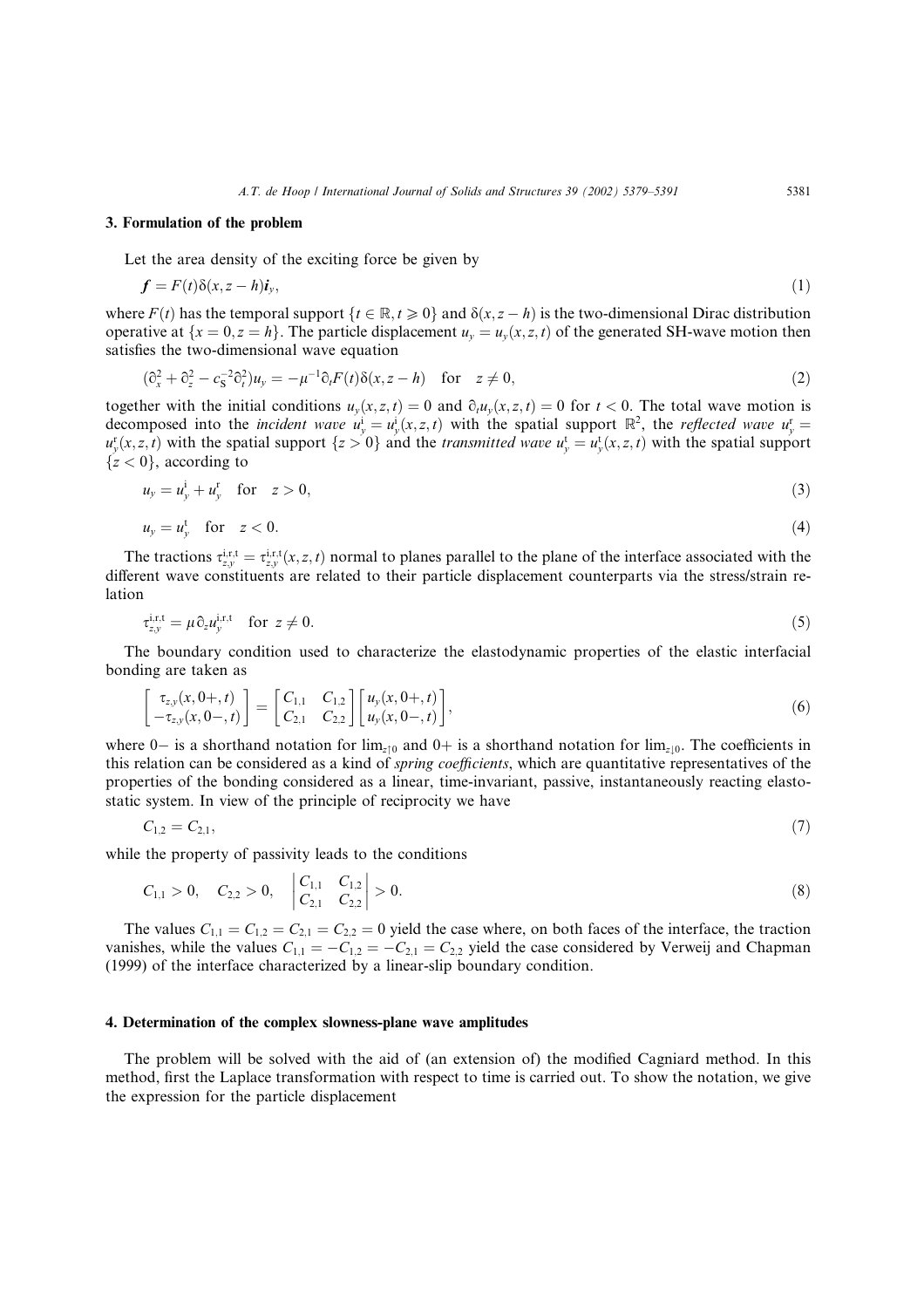5382 A.T. de Hoop / International Journal of Solids and Structures 39 (2002) 5379–5391

$$
\hat{u}_y(x,z,s) = \int_{t=0}^{\infty} \exp(-st) u_y(x,z,t) dt.
$$
\n(9)

For the physically interesting case of bounded time signatures of the exciting force, the right-hand side of Eq. (9) exists in the right half  $\{s \in \mathbb{C} : \text{Re}(s) > 0\}$  of the complex s-plane, where it is a regular, analytic function of the *complex frequency s*. Lerch's theorem of the one-sided Laplace transformation (Widder, 1946) states that a causal time function belonging to a class of functions that encompasses the one we have specified, is in a one-to-one manner related to its Laplace transform at the equidistant set of points  $\{s \in \mathbb{R}; s = s_0 + nh, s_0 > 0, h > 0, n = 0, 1, 2, \ldots\}$  on the positive real s-axis. With this property in mind, the Laplace transform parameter s will, once and for all in our analysis, be restricted to real, positive values.

Next, to account for the interfacial boundary conditions, we introduce the complex-slowness representations

$$
\hat{u}_y^i(x,z,s) = \frac{s\hat{F}(s)}{2\pi i} \int_{p=-i\infty}^{i\infty} \frac{1}{2\mu y_s(p)} \exp\{-s[px+y_s(p)|z-h|]\} dp \quad \text{for all } z,
$$
\n(10)

which follows from Eq. (2), together with

$$
\hat{u}_{y}^{r}(x,z,s) = \frac{s\hat{F}(s)}{2\pi i} \int_{p=-i\infty}^{i\infty} \frac{R(p,s)}{2\mu\gamma_{S}(p)} \exp\{-s[px+\gamma_{S}(p)(h+z)]\} dp \quad \text{for } z > 0.
$$
 (11)

$$
\hat{u}_{y}^{t}(x,z,s) = \frac{s\hat{F}(s)}{2\pi i} \int_{p=-i\infty}^{i\infty} \frac{T(p,s)}{2\mu y_{S}(p)} \exp\{-s[px + \gamma_{S}(p)(h-z)]\} dp \quad \text{for } z < 0.
$$
 (12)

Here, i is the imaginary unit and

$$
\gamma_{\mathbf{S}} = (c_{\mathbf{S}}^{-2} - p^2)^{1/2} \quad \text{with} \quad \text{Re}(\gamma_{\mathbf{S}}) \geq 0 \quad \text{for all } p \in \mathbb{C}.\tag{13}
$$

The corresponding representations for the traction normal to the planes parallel to the plane of the interface follow from Eqs.  $(5)$ ,  $(10)$ – $(12)$  as

$$
\hat{\tau}_{z,y}^{i}(x,z,s) = -\frac{s^{2}\hat{F}(s)}{4\pi i}\text{sign}(z-h)\int_{p=-i\infty}^{i\infty} \exp\{-s[px+\gamma_{S}(p)|z-h|]\} dp \quad \text{for all } z,
$$
\n(14)

$$
\hat{\tau}_{z,y}^r(x,z,s) = -\frac{s^2 \hat{F}(s)}{4\pi i} \int_{p=-\infty}^{\infty} R(p,s) \exp\{-s[px + \gamma_S(p)(z+h)]\} dp \quad \text{for } z > 0,
$$
\n(15)

$$
\hat{\tau}_{z,y}^{\mathrm{t}}(x,z,s) = \frac{s^2 \hat{F}(s)}{4\pi i} \int_{p=-i\infty}^{i\infty} T(p,s) \exp\{-s[px + \gamma_{\mathrm{S}}(p)(h-z)]\} \, \mathrm{d}p \quad \text{for } z < 0. \tag{16}
$$

The complex slowness-plane reflection coefficient  $R = R(p, s)$  and the complex slowness-plane transmission coefficient  $T = T(p, s)$  remain to be determined from the boundary conditions in the plane  $\{z = 0\}$ of the bonding. Substitution of the representations (10)–(16) into Eq. (6) leads to

$$
s\mu\gamma_{\rm S}(p)[1 - R(p,s)] = C_{1,1}[1 + R(p,s)] + C_{1,2}T(p,s),\tag{17}
$$

$$
-s\mu\gamma_{\rm S}(p)T(p,s) = C_{2,1}[1 + R(p,s)] + C_{2,2}T(p,s),\tag{18}
$$

from which we obtain

$$
R(p,s) = 1 - \frac{2[\mu s \gamma_{\rm S}(p)C_{1,1} + \Delta_{\rm C}]}{\Delta(p,s)},
$$
\n(19)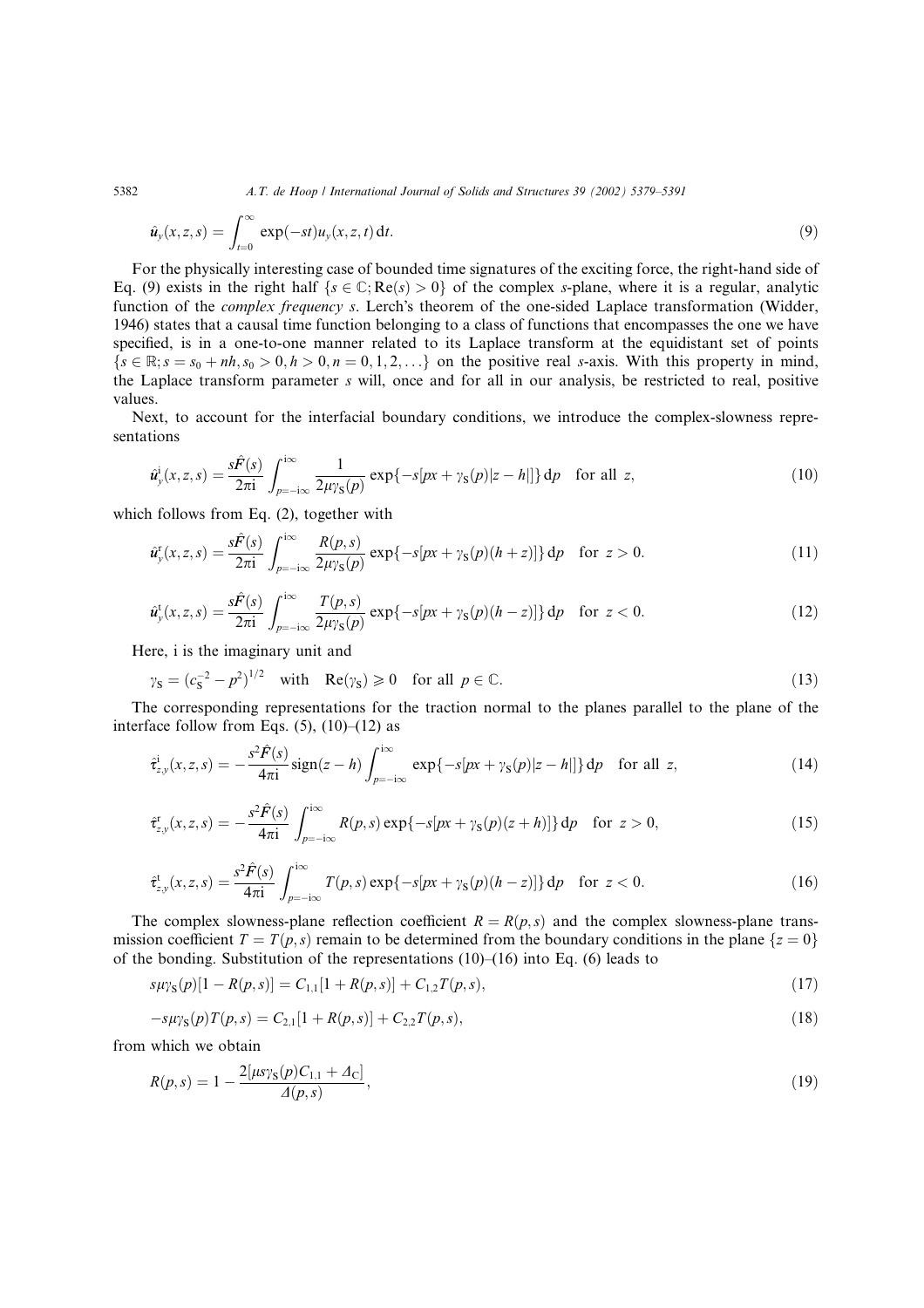A.T. de Hoop / International Journal of Solids and Structures 39 (2002) 5379–5391 5383

$$
T(p,s) = -\frac{2\mu s \gamma_{\rm S}(p) C_{2,1}}{\Delta(p,s)},\tag{20}
$$

with

$$
\Delta(p,s) = [\mu s \gamma_{\rm S}(p) + C_{1,1}][\mu s \gamma_{\rm S}(p) + C_{2,2}] - C_{1,2} C_{2,1} \tag{21}
$$

and

$$
\Delta_{\rm C} = C_{1,1} C_{2,2} - C_{1,2} C_{2,1}.\tag{22}
$$

For  $\gamma_S(p) = 0$ , i.e. for  $p = \pm c_S^{-1}$ , we obtain  $R(p, s) = -1$  and  $T(p_0, s) = 0$ . For  $\gamma_S(p) \neq 0$ , i.e. for  $p \neq \pm c_S^{-1}$ , we rewrite the right-hand sides of Eqs. (19) and (20) as their partial-fraction decompositions. To this end, Eq. (21) is rewritten as

$$
\Delta(p,s) = [\mu \gamma_{\rm S}(p)]^2 [s + \alpha_1(p)][s + \alpha_2(p)], \qquad (23)
$$

with

$$
\alpha_1(p) = \frac{1}{\mu \gamma_S(p)} \left\{ \frac{C_{1,1} + C_{2,2}}{2} - \left[ \left( \frac{C_{1,1} + C_{2,2}}{2} \right)^2 - A_C \right]^{1/2} \right\},\tag{24}
$$

$$
\alpha_2(p) = \frac{1}{\mu \gamma_S(p)} \left\{ \frac{C_{1,1} + C_{2,2}}{2} + \left[ \left( \frac{C_{1,1} + C_{2,2}}{2} \right)^2 - A_C \right]^{1/2} \right\}.
$$
\n(25)

It is easily verified that, in view of the conditions laid upon the interfacial spring coefficients, the expressions in braces in both  $\alpha_1$  and  $\alpha_2$  are real-valued. For the reflection coefficient the partial-fraction decomposition leads to

$$
R(p,s) = 1 - \frac{R_1(p)}{s + \alpha_1(p)} - \frac{R_2(p)}{s + \alpha_2(p)},
$$
\n(26)

with

$$
R_1(p) = \frac{2[-\mu \gamma_S(p)\alpha_1(p)C_{1,1} + \Delta_C]}{[\mu \gamma_S(p)]^2[\alpha_2(p) - \alpha_1(p)]}
$$
\n(27)

and

$$
R_2(p) = \frac{2[\mu \gamma_S(p)\alpha_2(p)C_{1,1} - \Delta_C]}{[\mu \gamma_S(p)]^2 [\alpha_2(p) - \alpha_1(p)]},
$$
\n(28)

and for the transmission coefficient to

$$
T(p,s) = \frac{T_1(p)}{s + \alpha_1(p)} - \frac{T_2(p)}{s + \alpha_2(p)},
$$
\n(29)

with

$$
T_1(p) = \frac{2\alpha_1(p)C_{2,1}}{\mu_{\gamma S}(p)[\alpha_2(p) - \alpha_1(p)]}
$$
\n(30)

and

$$
T_2(p) = \frac{2\alpha_2(p)C_{2,1}}{\mu_{\gamma S}(p)[\alpha_2(p) - \alpha_1(p)]}.
$$
\n(31)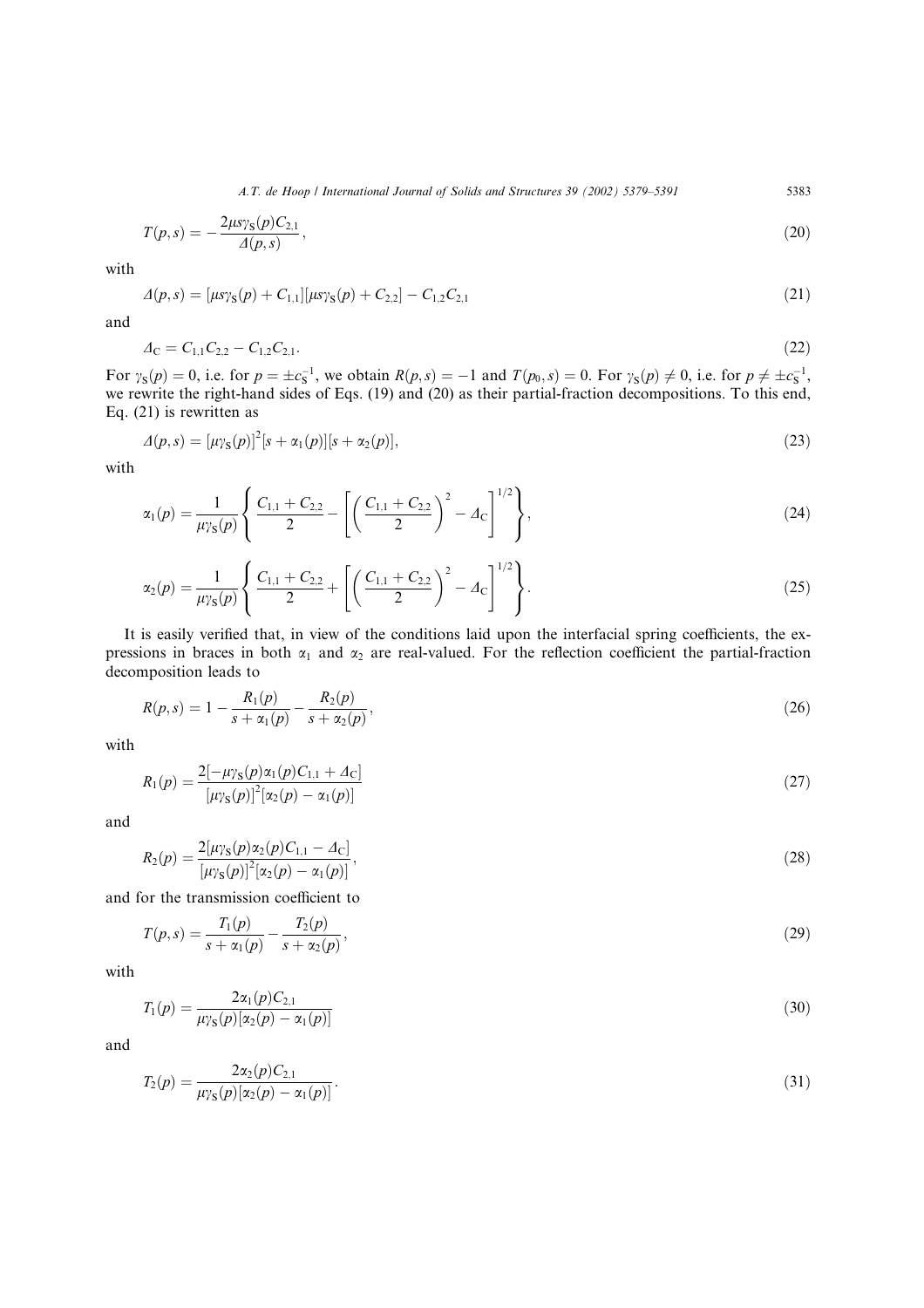These results will be used to construct the time-domain expressions for the particle displacements of the reflected and transmitted waves.

## 5. Transformation back to the time domain

In this section, the Laplace transformed reflected and transmitted wave particle displacements will be transformed back to the time domain through the application of (an extension of) the modified Cagniard method. The starting points are the representations  $(10)$ – $(12)$ , in which for the complex slowness domain reflected- and transmitted-wave amplitudes  $R(p, s)$  and  $T(p, s)$  the expressions (26) and (29) are substituted.

The first step consists of replacing the original path of integration in the complex p-plane (the imaginary axis) by a path along which the exponential functions in the integrands take the form  $exp(-s\tau)$ , where  $\tau$  is a real variable of integration. Once this has been accomplished (for details, see Appendix A), the application of Lerch's theorem in conjunction with some standard rules of the one-sided Laplace transformation suffice to construct the final time-domain expressions for the particle displacement. Elements in this procedure are the convolution theorem and the inverse Laplace Transforms

$$
InverseLaplaceTransform[exp(-s\tau)] = \delta(t-\tau)
$$
\n(32)

$$
\text{InverseLaplaceTransform}\left[\frac{\exp(-s\tau)}{s+\beta(\tau)}\right] = \exp[-\beta(\tau)(t-\tau)]H(t-\tau),\tag{33}
$$

where  $H(t)$  is the Heaviside unit step function. The different wave constituents are discussed separately below.

## 5.1. Incident wave

Using Eq. (A.9) in Eq. (10), the time-domain expressions for the incident wave is obtained as

$$
u^i(x, z, t) = \frac{\partial_i F(t)}{\mu} \, ^{\langle i \rangle} \! \mathcal{G}^i(x, z, t) \quad \text{for all } z,
$$
\n
$$
(34)
$$

in which  $\overset{(i)}{\ast}$  denotes time convolution and

$$
G^i(x, z, t) = \frac{1}{2\pi \left(t^2 - T_S^{i^2}\right)^{1/2}} H(t - T_S^i),\tag{35}
$$

with

$$
T_{\rm S}^{\rm i} = [x^2 + (z - h)^2]^{1/2} \tag{36}
$$

as the SH-wave travel time from the location of the source to the point of observation, is the well-known Green's function of the two-dimensional scalar wave equation.

#### 5.2. Reflected wave

Using Eq. (A.9) in Eqs. (11) and (26), the time-domain expression for the reflected wave is obtained as

$$
u^{r}(x, z, t) = \frac{\partial_{t} F(t)}{\mu} \, ^{(t)}\ast G^{r}(x, z, t) \quad \text{for } z > 0,
$$
\n(37)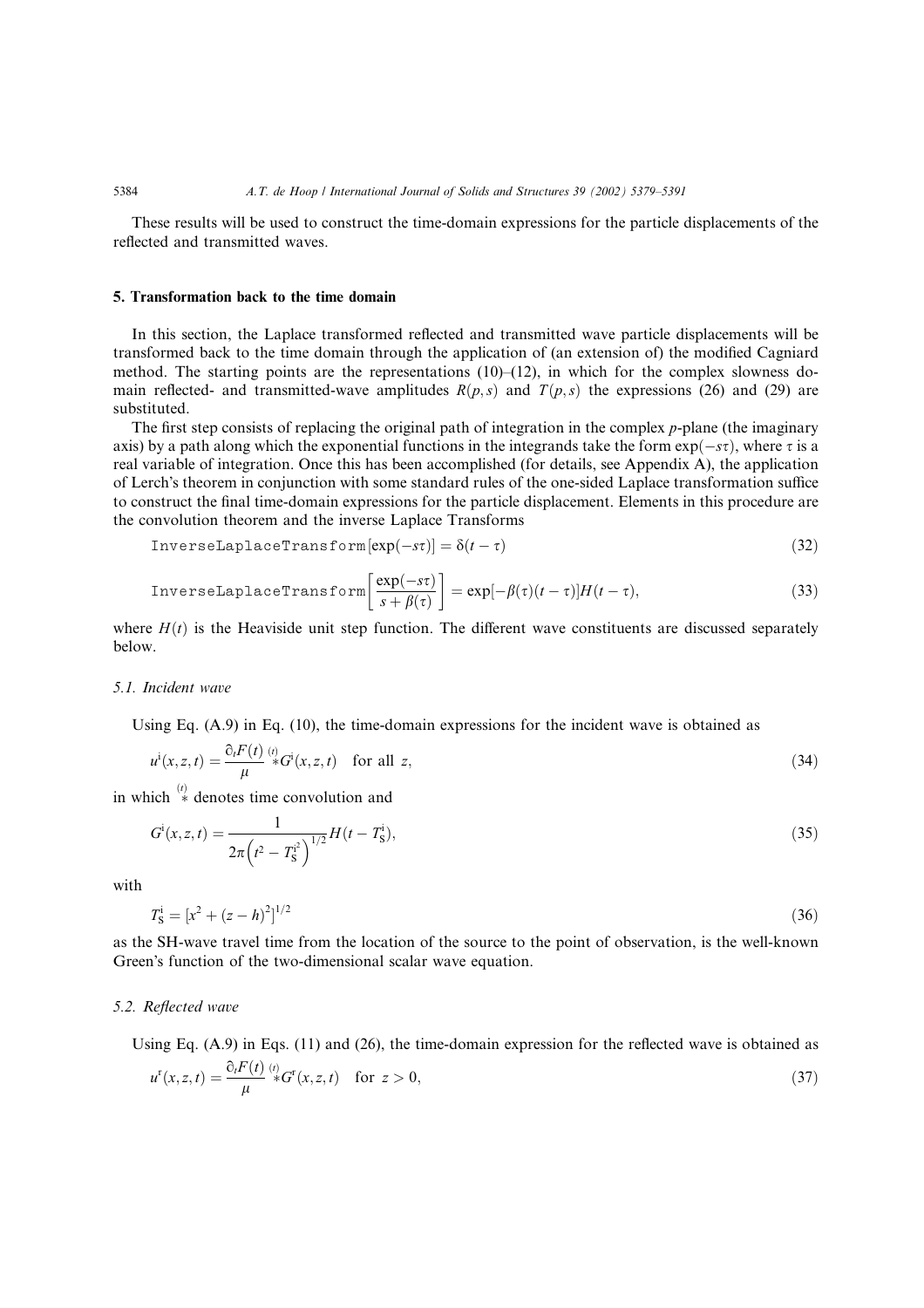in which

$$
G^{r}(x, z, t) = \left[ \int_{\tau = T_{S}^{r}}^{t} \text{Re}\{\delta(t - \tau) - R_{1}(p_{S}^{r}) \exp[-\alpha_{1}(p_{S}^{r})(t - \tau)] - R_{2}(p_{S}^{r})\n\n\times \exp[-\alpha_{2}(p_{S}^{r})(t - \tau)]\} \frac{1}{2\pi(\tau^{2} - T_{S}^{r})^{1/2}} d\tau \right] H(t - T_{S}^{r}),
$$
\n(38)

with

$$
p_{\rm S}^{\rm r} = \frac{x\tau}{r^{\rm r2}} + i\frac{z+h}{r^{\rm r2}} \left(\tau^2 - \frac{r^{\rm r2}}{c_{\rm S}^2}\right)^{1/2},\tag{39}
$$

$$
r^{\mathbf{r}} = [x^2 + (z + h)^2]^{1/2},\tag{40}
$$

and

$$
T_{\rm S}^{\rm r} = r^{\rm r}/c_{\rm S} \tag{41}
$$

as the SH-wave travel time from the image of the location of the source in the interface to the point of observation in the half-space  $\{z > 0\}$ .

## 5.3. Transmitted wave

Using Eq. (A.9) in Eqs. (12) and (29), the time-domain expression for the transmitted wave is obtained as

$$
u^{\mathsf{t}}(x,z,t) = \frac{\partial_t F(t)}{\mu} \, \stackrel{\scriptscriptstyle(i)}{\ast} \, G^{\mathsf{t}}(x,z,t) \quad \text{for } z < 0,\tag{42}
$$

in which

$$
G^{t}(x, z, t) = \left[ \int_{\tau = T_{S}^{t}}^{t} \text{Re}\left\{T_{1}(p_{S}^{t}) \exp[-\alpha_{1}(p_{S}^{t})(t-\tau)] - T_{2}(p_{S}^{t}) \exp[-\alpha_{2}(p_{S}^{t})(t-\tau)]\right\} \frac{1}{2\pi(\tau^{2} - T_{S}^{t2})^{1/2}} d\tau \right] \times H(t - T_{S}^{t}),
$$
\n(43)

with

$$
p_{\rm S}^{\rm t} = \frac{x\tau}{r^{12}} + i\frac{h+|z|}{r^{12}}\left(\tau^2 - \frac{r^{12}}{c_{\rm S}^2}\right)^{1/2},\tag{44}
$$

$$
r^{\mathfrak{t}} = \left[x^2 + (h + |z|)^2\right]^{1/2},\tag{45}
$$

and

$$
T_{\rm S}^{\rm t} = r^{\rm t}/c_{\rm S} \tag{46}
$$

as the SH-wave travel time from the location of the source in the half-space  $\{z > 0\}$  to the point of observation in the half-space  ${z < 0}$ .

## 6. Discussion of the results

The expressions for the incident, reflected and transmitted particle displacement constituents of the generated SH-wave motion obtained in Section 5 are of the closed-form, analytic type. In them, the convolution integral with the source signature  $F = F(t)$  and the integrations with respect to  $\tau$  in the expressions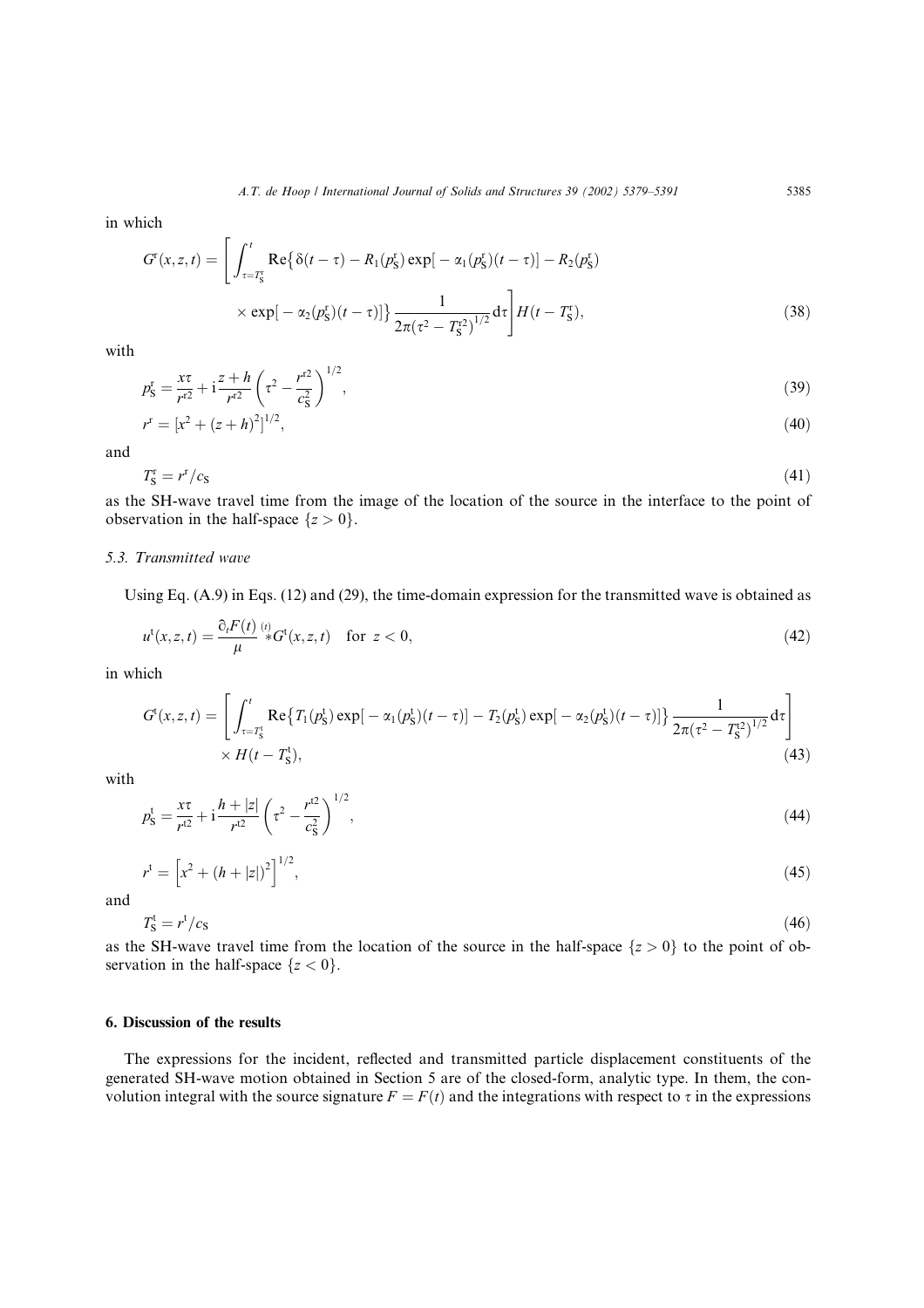for the Green's functions  $G<sup>r</sup>$  and  $G<sup>t</sup>$  need be evaluated numerically. The physical behavior of the interfacial bonding manisfests itself via the expressions for  $\alpha_1$ ,  $\alpha_2$ ,  $R_1$ ,  $R_2$ ,  $T_1$  and  $T_2$  obtained in Section 4. To illustrate the kind of transient behavior that can be expected, the case of a symmetrically behaving bonding, for which  $C_{1,1} = C_{2,2}$ , is further investigated. Let for this case  $C_{1,1} = C_{2,2} = C_1 > 0$  and let further  $C_{1,2} = C_2$  $C_{2,1} = C_2$ , with, in view of the condition of passivity,  $|C_2| < C_1$ . Then,

$$
\alpha_1 = \frac{C_1 - |C_2|}{\mu_{\gamma S}(p)},\tag{47}
$$

$$
\alpha_2 = \frac{C_1 + |C_2|}{\mu_{\gamma S}(p)},\tag{48}
$$

$$
R_1 = \frac{C_1 - |C_2|}{\mu_{\gamma S}(p)},\tag{49}
$$

$$
R_2 = \frac{C_1 + |C_2|}{\mu_{\gamma S}(p)},\tag{50}
$$

$$
T_1 = sign(C_2) \frac{C_1 - |C_2|}{\mu_{\gamma s}(p)},\tag{51}
$$

$$
T_2 = \text{sign}(C_2) \frac{C_1 + |C_2|}{\mu_{\gamma_S}(p)}.
$$
\n(52)

In the following some numerical results are presented for an exciting force having the unipolar time signature

$$
F(t) = F_0(t/t_r) \exp(-t/t_r + 1)H(t),
$$
\n(53)

where  $F_0$  is the *amplitude* (maximum value) of the force,  $t_r$  is the *pulse rise time* (defined through  $F(t_r) = F_0$ ) and  $H(t)$  is the Heaviside unit step function. The *pulse time width* associated with (53) (defined through  $\int_{t=0}^{\infty} F(t) dt = F_0 t_w$ ) is  $t_w = t_r \exp(1)$ . Fig. 2 shows this force source signature for  $F_0 = 1$  N and  $t_r = 10$  µs. The line source is located at  $x = 0$ ,  $z = h = 10$  mm and is present in a medium with shear modulus  $\mu = 2 \times 10^{11}$ Pa and S wave speed  $c_S = 2 \times 10^3$  m/s. The 'spring coefficients' characterizing the bonding have been chosen as  $C_1 = -C_2 = 2 \times 10^{11}$  N/m. These values have some relationship to a much stiffer bonding material than the adjacent material and a thickness in the order of 1 mm under the quasi-static assumption of a linearly



Fig. 2. Exciting force source signature  $(F_0 = 1 \text{ N}, t_r = 10 \text{ }\mu\text{s})$ .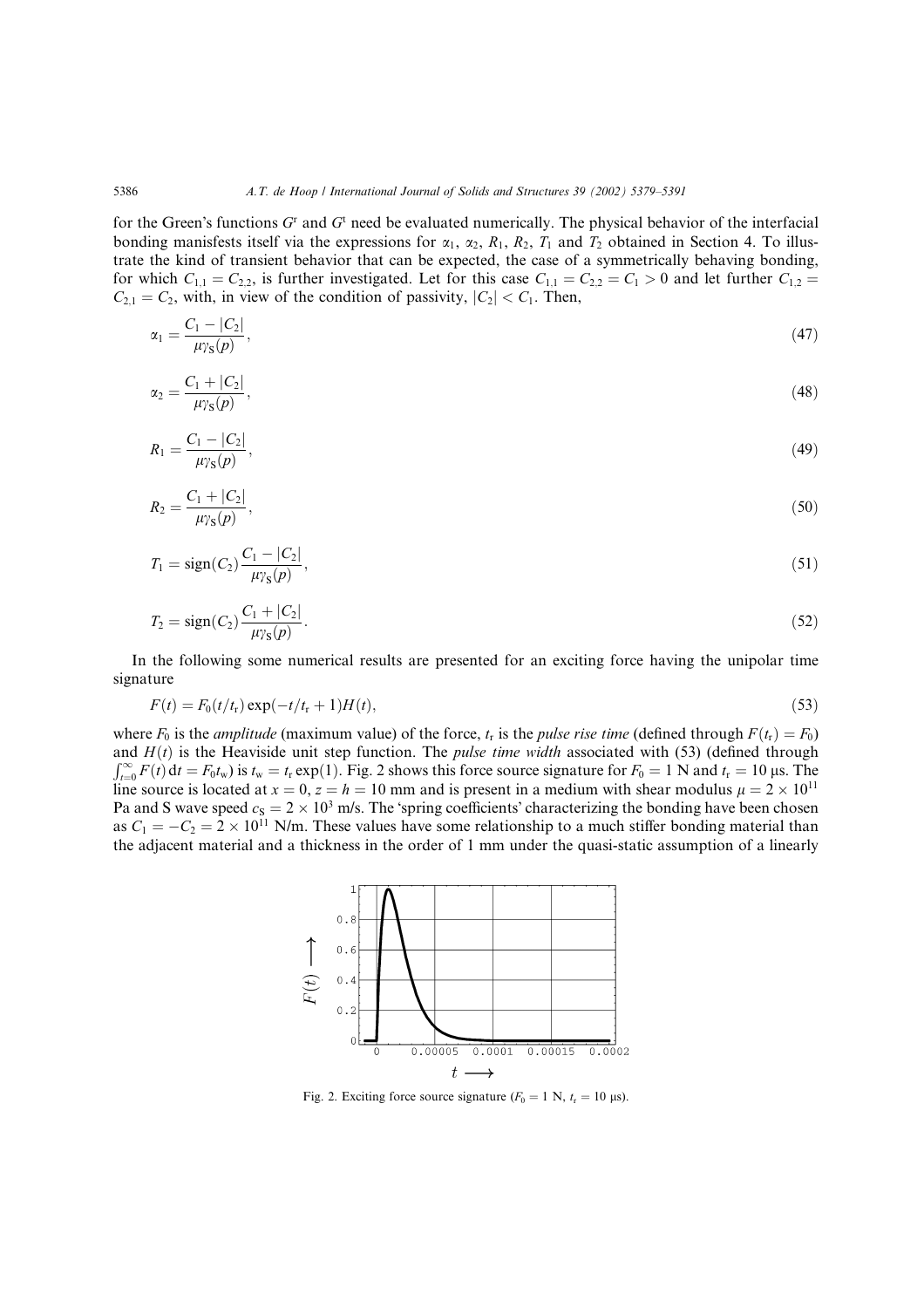varying shear stress across the bonding. The incident and reflected waves are computed at  $x = 0$ ,  $z = 0.2$  m. Fig. 3 shows the incident-wave Green's function, Fig. 4 gives the reflected-wave Green's function. Figs. 5 and 6 show the corresponding total wave fields. The transmitted wave is computed at  $x = 0$ ,  $z = -0.10$  m. Fig. 7 shows the transmitted-wave Green's function, Fig. 8 the corresponding total wavefield.



Fig. 3. Incident-wave Green's function at  $x = 0$  m,  $z = 20$  mm.



Fig. 4. Reflected-wave Green's function at  $x = 0$  m,  $z = 20$  mm.



Fig. 5. Incident wave at  $x = 0$  m,  $z = 20$  mm.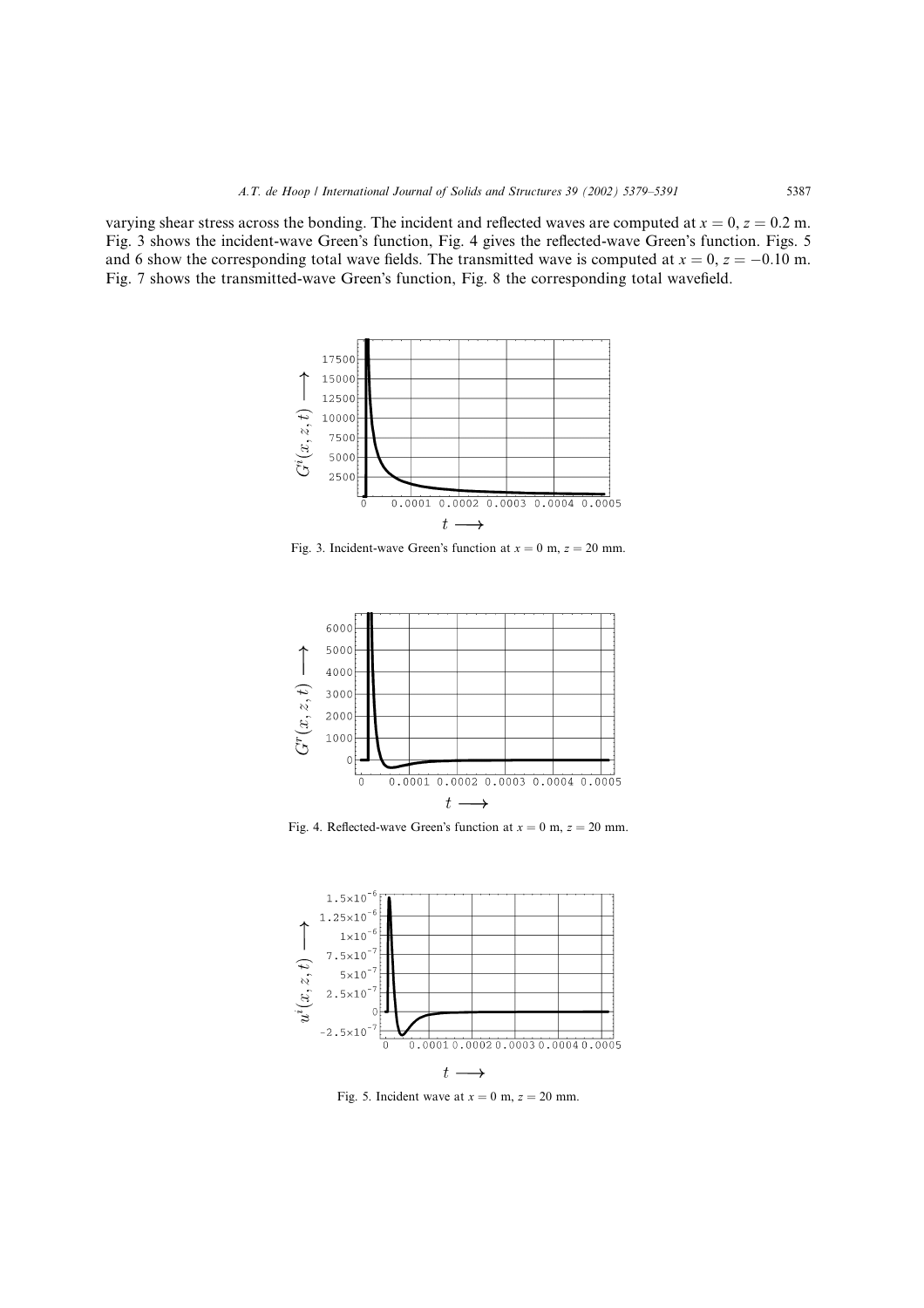

Fig. 6. Reflected wave at  $x = 0$  m,  $z = 20$  mm.



Fig. 7. Transmitted-wave Green's function at  $x = 0$  m,  $z = -10$  mm.



Fig. 8. Transmitted wave at  $x = 0$  m,  $z = -10$  mm.

## 7. Conclusion

Closed-form time-domain expressions have been obtained for the particle displacement of the elastic wave motion generated by a two-dimensional SH-wave line source and reflected and transmitted by a planar, elastic bonding interface of two homogeneous, isotropic, semi-infinite, perfectly elastic solids. The properties of the elastic bonding interface are characterized by a matrix of 'spring coefficients' through which the traction on each of the two faces is linearly related to the particle displacement of either of the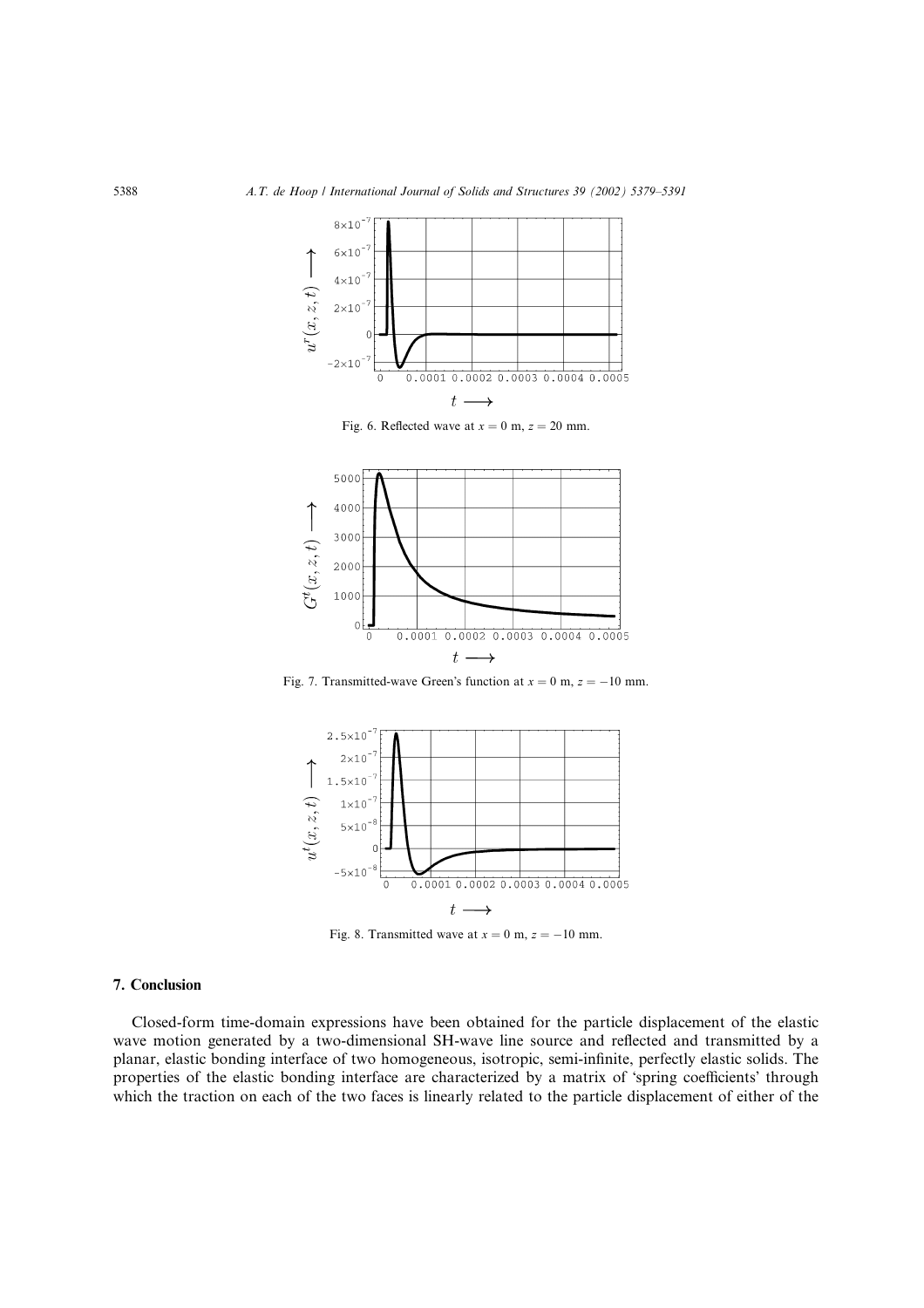two faces. The solution has been constructed with the aid of (an extension of) the modified Cagniard method. The obtained solution of the forward model is believed to be of importance to the inverse problem that aims at reconstructing the elements of the matrix of 'spring coefficients' from measured values of the reflected and/or the transmitted wavefield quantities at a number of positions. To generate the numerical results certain plausable values of the 'spring coefficients' of the bonding have been used. What these values turn out to be for bonding surfaces met in practice needs further investigation.

## Acknowledgements

The author would like to thank the (anonymous) reviewers for their careful reading of the manuscript and their valuable remarks.

## Appendix A. The modified Cagniard path and its properties

In this appendix the steps related to replacing the integration along the imaginary axis in the complex slowness plane by one along the modified Cagniard path will be briefly reviewed. The generic form of the relevant complex slowness representation is taken as

$$
\hat{w}(x, z, s) = \frac{1}{2\pi i} \int_{p=-i\infty}^{i\infty} \frac{A(p, s)}{2\gamma_s(p)} \exp\{-s[px + \gamma_s(p)H]\} dp,
$$
\n(A.1)

where  $A = A(p, s)$  is some amplitude function of p and s that is analytic in the entire complex p-plane cut along the branch cuts associated with  $\gamma_s = \gamma_s(p)$ , with branch points at  $p = \pm c_s^{-1}$ , and of order  $O(1)$  or lower as  $|p| \to \infty$ . Note that the expressions (26) for  $R(p, s)$  and (29) for  $T(p, s)$  satisfy these conditions. Furthermore,  $H > 0$  is some propagation path in the direction normal to the interface.

As stipulated in Section 5, the principal step consists of replacing the original path of integration in the complex p-plane (the imaginary axis) by a path along which the exponential function in the integrands takes the form  $exp(-s\tau)$ , where  $\tau$  is a real variable of integration. In the present case, the modified path of integration is then defined through

$$
px + \gamma_{\rm S}(p)H = \tau,\tag{A.2}
$$

in which  $\tau$  is a real, positive parameter. From Eq. (A.2) it follows that the required modified path is given by  ${p = p_{\rm s}(x, H, \tau)} \cup {p = p_{\rm s}^*(x, H, \tau)}$ , where

$$
p_{\rm S} = \frac{x\tau}{r^2} + i\frac{H}{r^2} \left(\tau^2 - \frac{r^2}{c_{\rm S}^2}\right)^{1/2} \quad \text{for} \quad r/c_{\rm S} \le \tau < \infty,\tag{A.3}
$$

with

$$
r = (x^2 + H^2)^{1/2} \tag{A.4}
$$

as the distance from the point with coordinates  $\{0, 0\}$  to the point with coordinates  $\{x, H\}$  and where \* denotes complex conjugate. Eq. (A.3) represents a hyperbolic arc in the upper half of the complex p-plane that intersects the real *p*-axis at the point  $p = (x/r)c_s^{-1}$  at the parameter value  $\tau = T_s$ , with

$$
T_{\rm S} = r/c_{\rm S} \tag{A.5}
$$

as the SH-wave travel time over the distance r. The relevant point of intersection lies always in the interval  $-c_s^{-1} \leq p \leq c_s^{-1}$  (Fig. 9).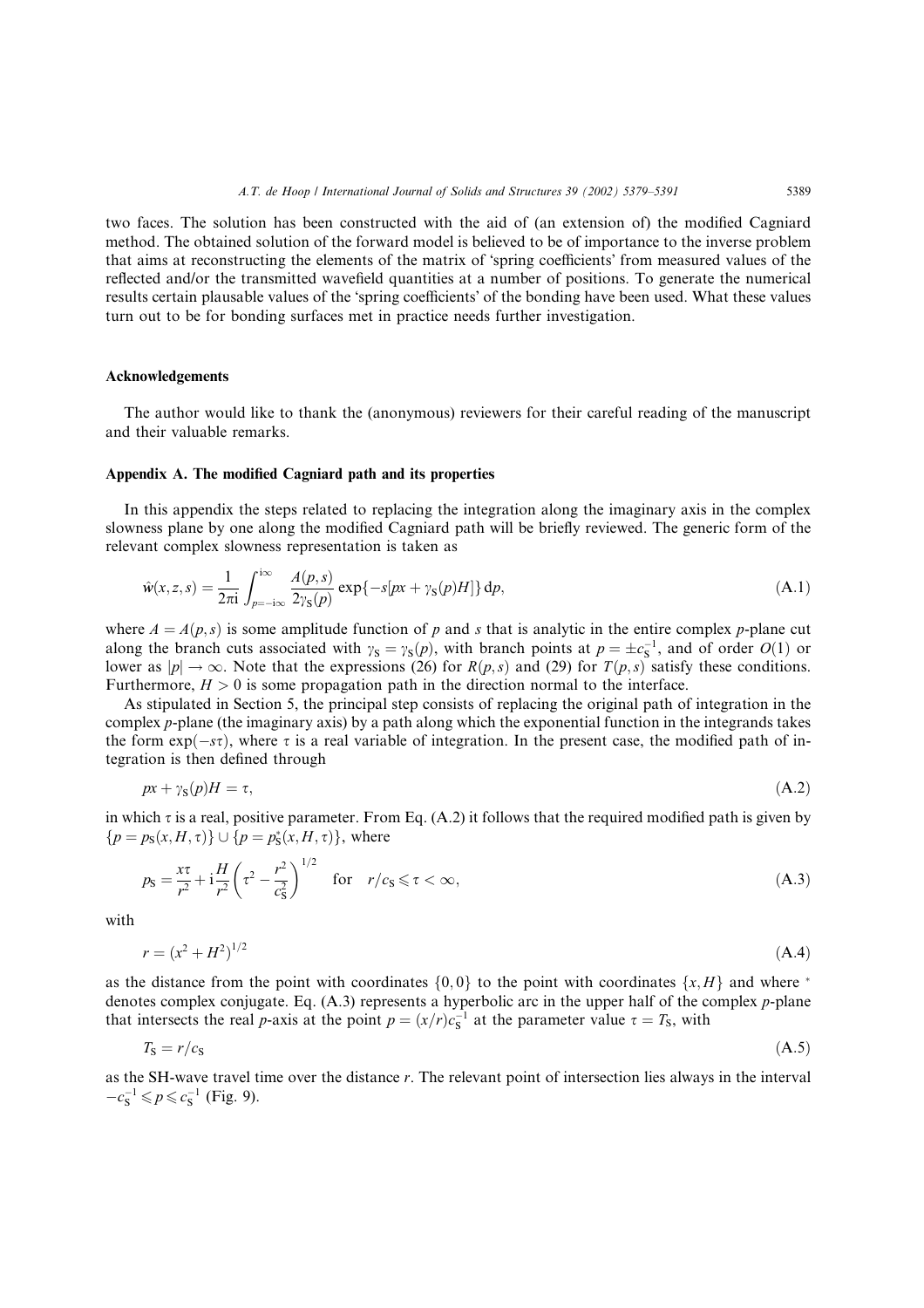

Fig. 9. Modified Cagniard path, with asymptote, in the complex slowness plane at equidistant values of  $\tau$ .

The integral on the right-hand side of Eq. (A.1) is now replaced by the corresponding one along the modified Cagniard path  $\{p = p_s(x, H, \tau)\} \cup \{p = p_s^*(x, H, \tau)\}\$  and thereby retains its value in view of the regularity of the integrand in between this path and the original path of integration and the integrand's behavior at infinity. On account of this, Cauchy's theorem holds and Jordan's lemma applies to the connecting circular arcs at infinity. Along the path, the contributions from  $p = p_s(x, z, \tau)$  and  $p = p_s^*(x, z, \tau)$  are taken together under the application of Schwarz's reflection principle of complex function theory and  $\tau$  is introduced as the variable of integration. The Jacobian of the change in variable of integration follows from Eq.  $(A.3)$  as

$$
\frac{\partial p_{\rm S}}{\partial \tau} = \frac{\mathrm{i}H\tau}{r^2} \left(\tau^2 - \frac{r^2}{c_{\rm S}^2}\right)^{-1/2} + \frac{x}{r^2},\tag{A.6}
$$

which, with

$$
\gamma_{\rm S}(p_{\rm S}) = \frac{H\tau}{r^2} - i\frac{x}{r^2} \left(\tau^2 - \frac{r^2}{c_{\rm S}^2}\right)^{1/2},\tag{A.7}
$$

can be rewritten as

$$
\frac{\partial p_{\rm S}}{\partial \tau} = \frac{\mathrm{i}\gamma_{\rm S}(p_{\rm S})}{\left(\tau^2 - r^2/c_{\rm S}^2\right)^{1/2}}.\tag{A.8}
$$

Under these operations, Eq. (A.1) is replaced by

$$
\hat{w}(x, z, s) = \int_{\tau = T_S}^{\infty} \exp(-s\tau) \frac{\text{Re}[A(p_S, s)]}{2\pi(\tau^2 - T_S^2)^{1/2}} d\tau.
$$
\n(A.9)

These results are used in the main text.